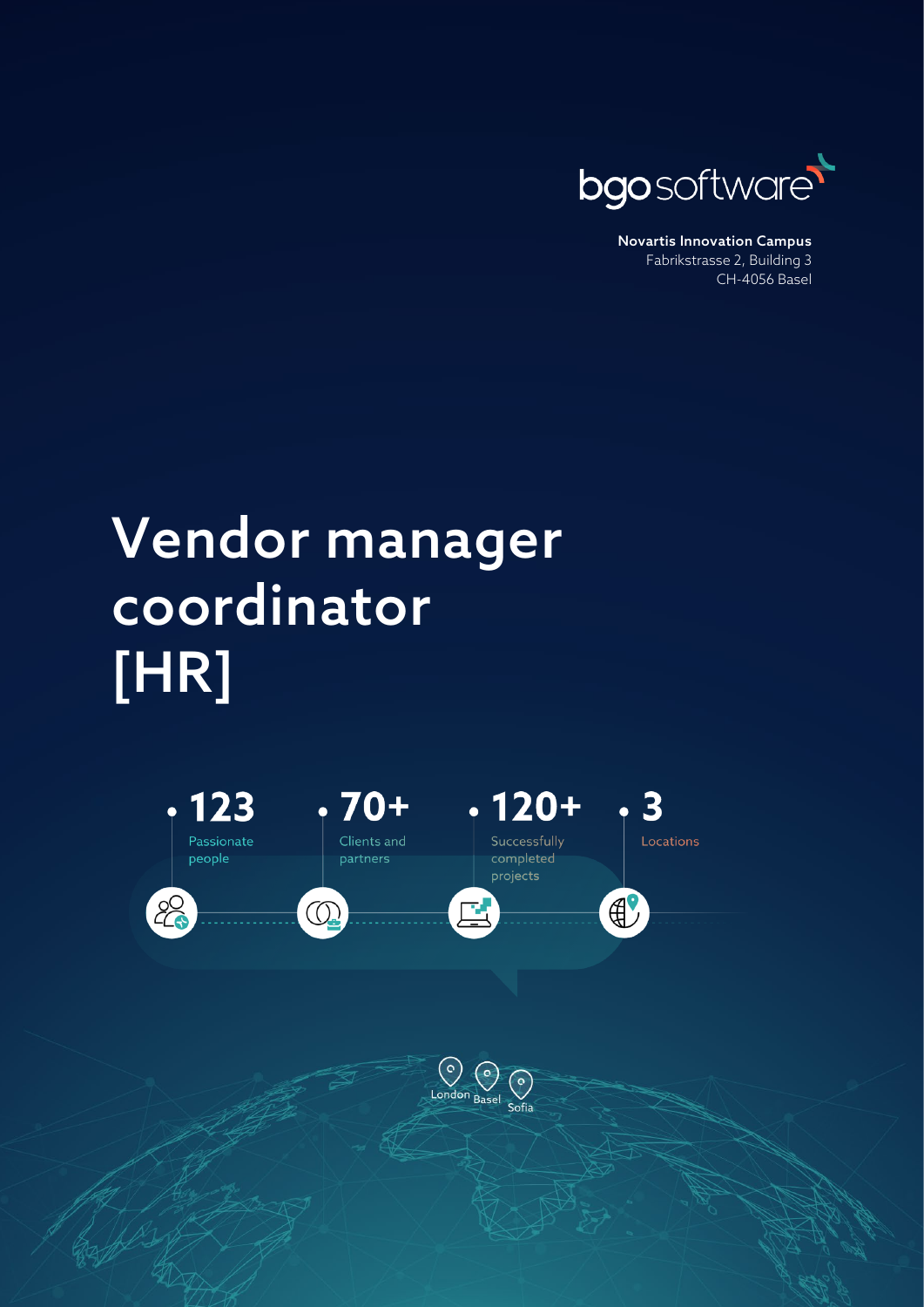# The Company

OVER 10 YEARS OF EXPERIENCE IN DIGITAL HEALTH

We are advisors, designers, and developers who help pharmaceutical, biotech and healthcare organisations **overcome technology challenges, build innovative business models, optimise, and automate processes and increase customer satisfaction.**

#### **About the role**

Do you consider yourself:

- Extremely organized with excellent time management skills
- People person with delicate approach
- Technically oriented with sense of curiosity of the IT sector
- With eye for the details and "one step ahead" attitude

**If so, then continue reading, because we want to present you with the opportunity of becoming the Right Hand of our Vendor manager on the role of**  Vendor Management Coordinator.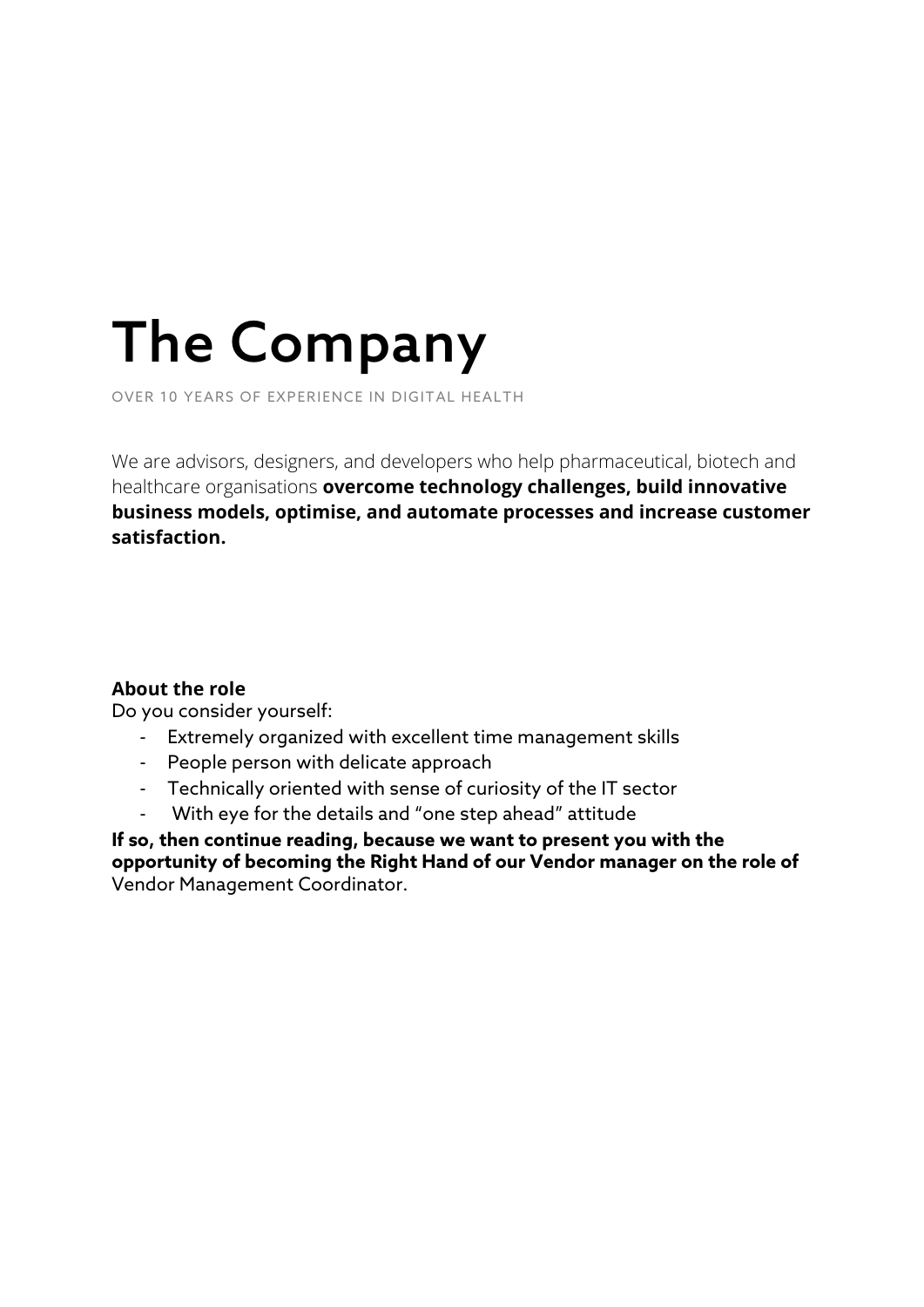



| <b>C</b> Preselect incoming CVs from      |  |
|-------------------------------------------|--|
| the vendors whether they fit into         |  |
| $\circ$ the position requirements.        |  |
| 0                                         |  |
| $\circ$ Prepare CV templates for sending. |  |
|                                           |  |

- $\circ$  Collect necessary information and create Job Descriptions based on templates. (must have's, nice to have's)
- 
- Maintaining a Billable Employees Team.
- 
- Monthly evaluation of the vendor's performance and improve it (collect feedback from PM, SA and from customer)
- 
- Vendor resources eNPS collection (follow internal eNPS frequency).
- 
- Conduct regular meetings with all subcontractors and collect feedback regarding their employment experience.
- Create reports after the meetings and present them to the Vendor RM.
- Attend to interviews and evaluate cultural and psychological fit.
- 
- Execute internal onboarding.
- Plan, organize and facilitate project onboarding with PM and Team Leads.

Support to the Vendor RManager with other activities regarding the resource workflows.

- 
- 
- 
-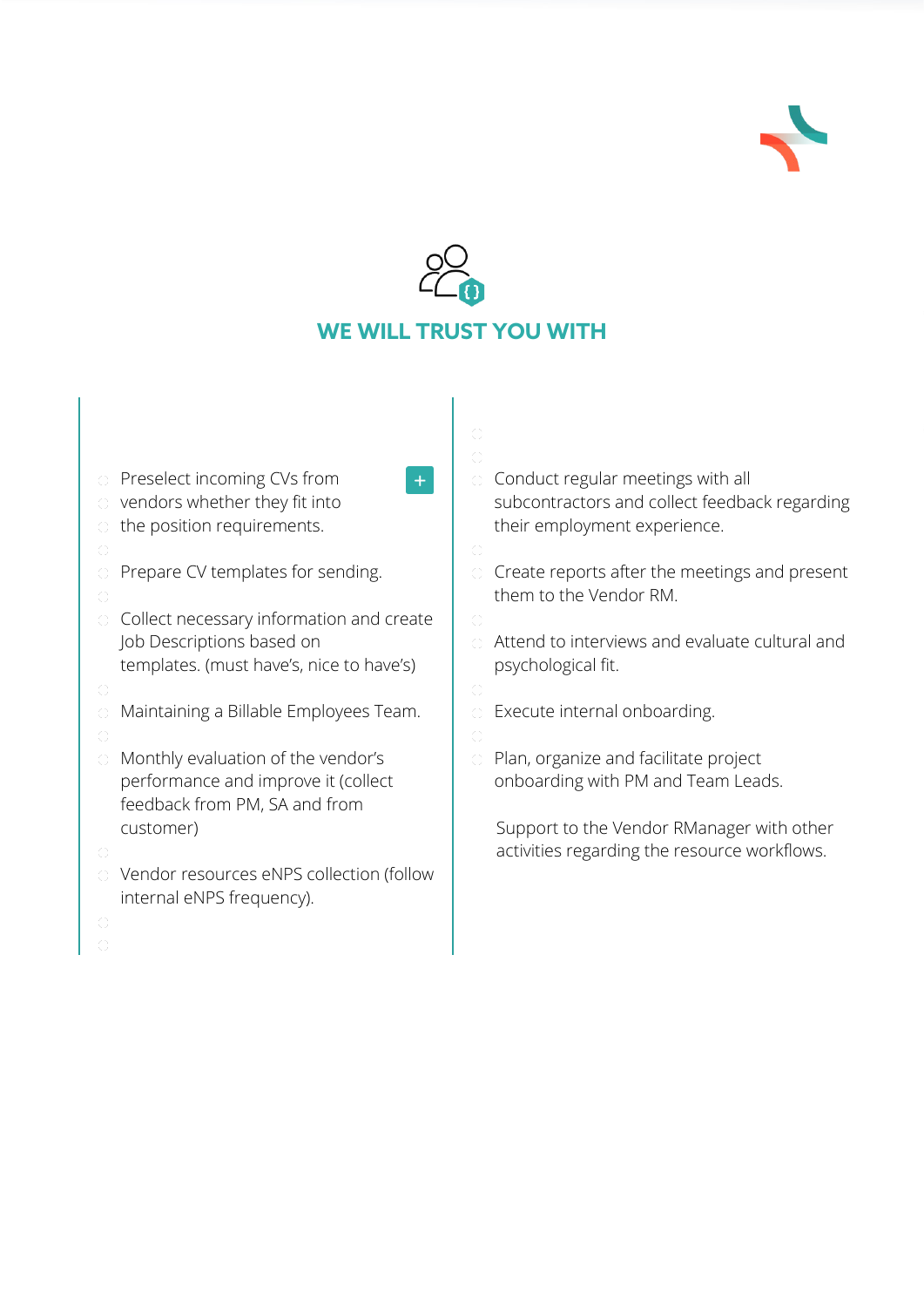



### **Technical & Soft Skills**

| Organized person with eye<br>for the detail                                     | Excellent English - verbal and written                                                                                                                             |  |
|---------------------------------------------------------------------------------|--------------------------------------------------------------------------------------------------------------------------------------------------------------------|--|
| Excellent organizational and time<br>management skills                          | Good knowledge in MS Office package                                                                                                                                |  |
|                                                                                 | Basic knowledge in software technologies                                                                                                                           |  |
| The ability to multitask effectively                                            | Experience conducting various types of                                                                                                                             |  |
| Smooth communication skills                                                     | interviews (i.e., phone, video, etc.)                                                                                                                              |  |
| Interested in working with diverse<br>multicultural teams                       | Demonstrated ability to establish<br>effective and cooperative working<br>relationships built on trust.<br>Support RM with remote employees' Rewards<br>framework. |  |
| Working knowledge of interview<br>techniques and applicant screening<br>methods | Ability to manage a wide range of<br>relationships with a variety of stakeholders<br>Ability to effectively resolve conflicts                                      |  |